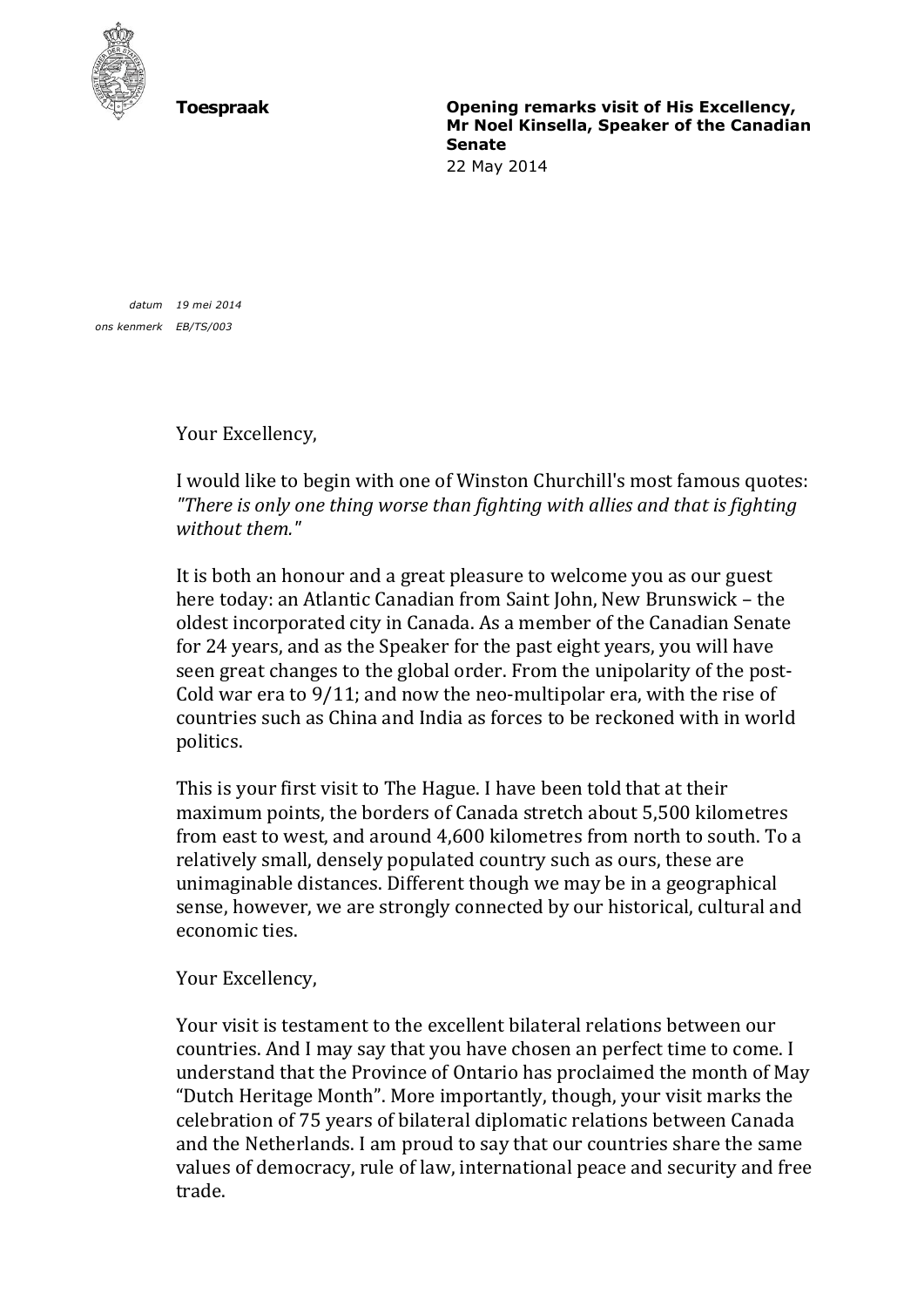

*datum* 19 mei 2014 *ons kenmerk* EB/TS/003 *blad* 2

> Not only do we share the same values, but there is also a strong connection between the inhabitants of the Netherlands and Canada. There are over one million [Canadians of Dutch descent,](http://en.wikipedia.org/wiki/Canadians_of_Dutch_descent) and the [Dutch](http://en.wikipedia.org/wiki/Dutch_Language)  [language](http://en.wikipedia.org/wiki/Dutch_Language) is the seventh most spoken language in Canada. Due to their shared cultural and religious heritage, Dutch Canadians tend to form tight-knit communities. This has given rise to an in-joke known as ["Dutch](http://en.wikipedia.org/w/index.php?title=Dutch_Bingo&action=edit&redlink=1)  [Bingo"](http://en.wikipedia.org/w/index.php?title=Dutch_Bingo&action=edit&redlink=1), whereby it is said that a Dutch Canadian can figure out if he or she is related to another Dutch Canadian by asking questions about the other's surname, birthplace, church, and the college they attended.

Your Excellency,

In two weeks from now, it will be exactly 70 years since D-Day. On the 6th of June 1944, thousands of infantrymen landed on Juno Beach, and parachutists were dropped behind enemy lines. These men left their homes, their families and their country, and were prepared to risk their lives for us. As the former commander of the Dutch armed forces, Peter van Uhm, put it: *"Those who serve do not only think of themselves. Those who serve do not only think in terms of 'I' or 'they'. Those who serve think in terms of 'we'"*.

With the liberation of the Netherlands by your country, we learned to understand the true meaning of the word "allies". The Netherlands will be forever grateful for your solidarity and friendship, and for the bravery and sheer determination shown by your young soldiers.

The tulip has become a symbol of this gratitude. After the liberation, Dutch civilians not only wrote "Thank you Canadians!" on their rooftops, but they also used tulips to spell out "Many thanks" on the ground. The Dutch royal family – whose members were given safe haven in Canada during the war – started the "Canadian Tulip Festival" in Ottawa. As a token of gratitude for her stay in Canada, and for the role played by Canadian soldiers in the liberation of her country, (then) Princess Juliana presented a number of gifts to the Canadian people, including 100,000 tulip bulbs. She continued to send thousands of tulip bulbs to Canada throughout her reign, resulting in the festival that to this day remains a popular, ten-day celebration of our friendship.

One of the major hubs of activity at the Tulip Festival is Commissioners Park, with its statue of the "Man with the two hats". An identical statue is to be found in Apeldoorn in the Netherlands. These twin monuments symbolise the link between Canada and the Netherlands. Although we are separated by an ocean, our two countries will always be close friends.